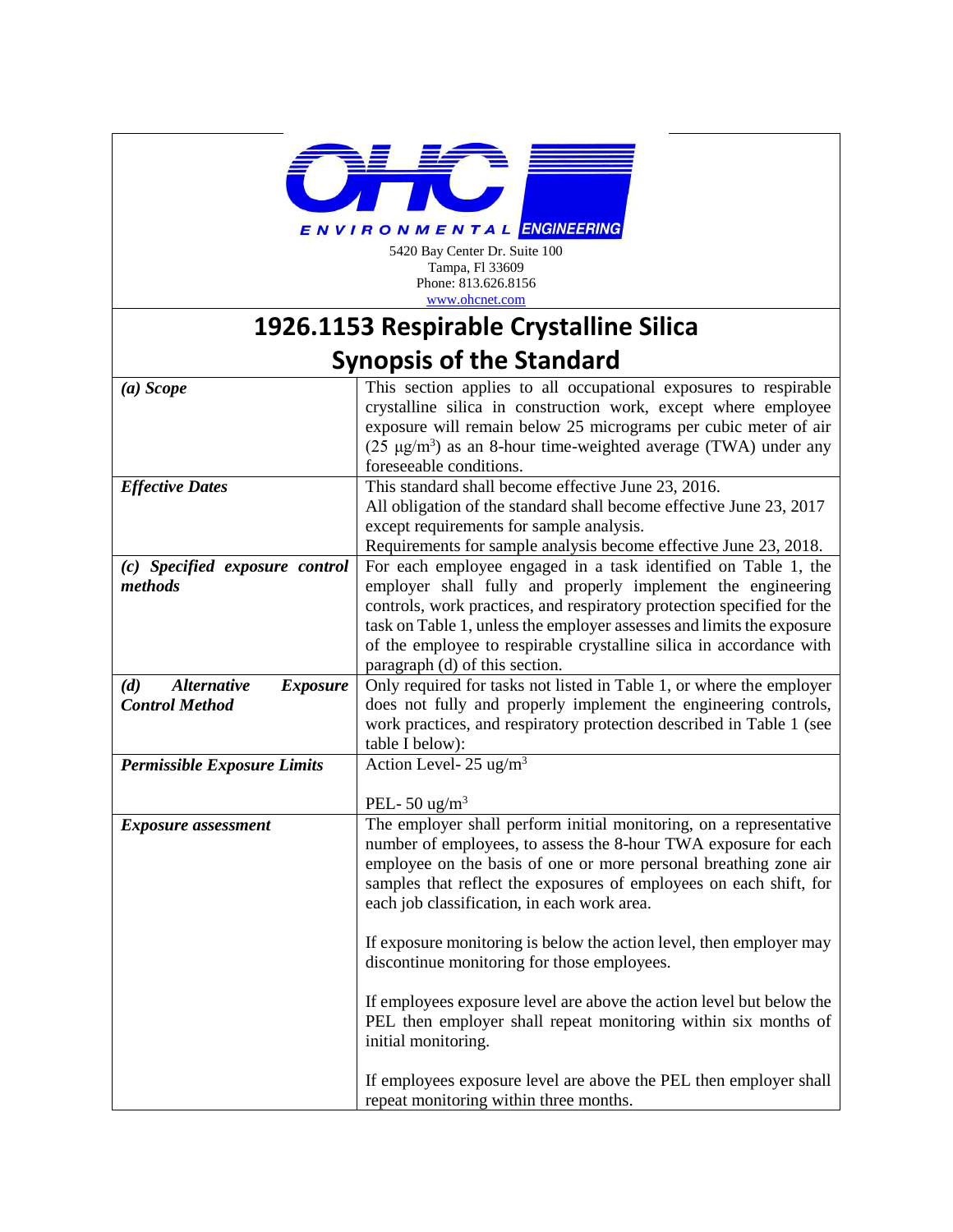|                                                             | If employee exposure level on follow up monitoring indicate<br>employee exposure level below the action level, then employer<br>repeat such monitoring within six months of the most recent<br>monitoring until two consecutive monitoring, taken seven or more<br>days apart, are below the action level, then the employer may<br>discontinue monitoring.                                                                                                                                                                                                                                                                                                                        |
|-------------------------------------------------------------|------------------------------------------------------------------------------------------------------------------------------------------------------------------------------------------------------------------------------------------------------------------------------------------------------------------------------------------------------------------------------------------------------------------------------------------------------------------------------------------------------------------------------------------------------------------------------------------------------------------------------------------------------------------------------------|
|                                                             | Employer shall repeat exposure monitoring whenever there is change<br>in the production, process, control equipment, personnel or work<br>practices that may reasonably be expected to result in exposure<br>above the action level.                                                                                                                                                                                                                                                                                                                                                                                                                                               |
| notification<br><b>Employee</b><br>of<br>assessment results | Within five working days after completing an exposure assessment<br>the employer shall individually notify each affected employee in<br>writing of the results of that assessment or post the results in an<br>appropriate location accessible to all affected employees.                                                                                                                                                                                                                                                                                                                                                                                                          |
|                                                             | Whenever an exposure assessment indicates that employee exposure<br>is above the PEL, the employer shall describe in the written<br>notification the corrective action being taken to reduce employee<br>exposure to or below the PEL                                                                                                                                                                                                                                                                                                                                                                                                                                              |
| <b>Observation of monitoring</b>                            | Where air monitoring is performed, the employer shall provide<br>affected employees or their designated representatives<br>an<br>opportunity to observe any monitoring of employee exposure to<br>respirable crystalline silica.                                                                                                                                                                                                                                                                                                                                                                                                                                                   |
|                                                             | When observation of monitoring requires entry into an area where<br>the use of protective clothing or equipment is required for any<br>workplace hazard, the employer shall provide the observer with<br>protective clothing and equipment at no cost and shall ensure that the<br>observer uses such clothing and equipment.                                                                                                                                                                                                                                                                                                                                                      |
| <b>Methods of compliance</b>                                | Engineering and work practice controls:<br>The employer shall use engineering and work practice controls to<br>reduce and maintain employee exposure to respirable crystalline<br>silica to or below the PEL, unless the employer can demonstrate that<br>such controls are not feasible. Wherever such feasible engineering<br>and work practice controls are not sufficient to reduce employee<br>exposure to or below the PEL, the employer shall nonetheless use<br>them to reduce employee exposure to the lowest feasible level and<br>shall supplement them with the use of respiratory protection that<br>complies with the requirements of paragraph (e) of this section. |
|                                                             | Abrasive blasting:<br>In addition to the requirements of paragraph $(d)(3)(i)$ of this section,<br>the employer shall comply with other OSHA standards, when<br>applicable, such as $29$ CFR 1926.57 (Ventilation), where abrasive<br>blasting is conducted using crystalline silica-containing blasting<br>agents, or where abrasive blasting is conducted on substrates that<br>contain crystalline silica.                                                                                                                                                                                                                                                                      |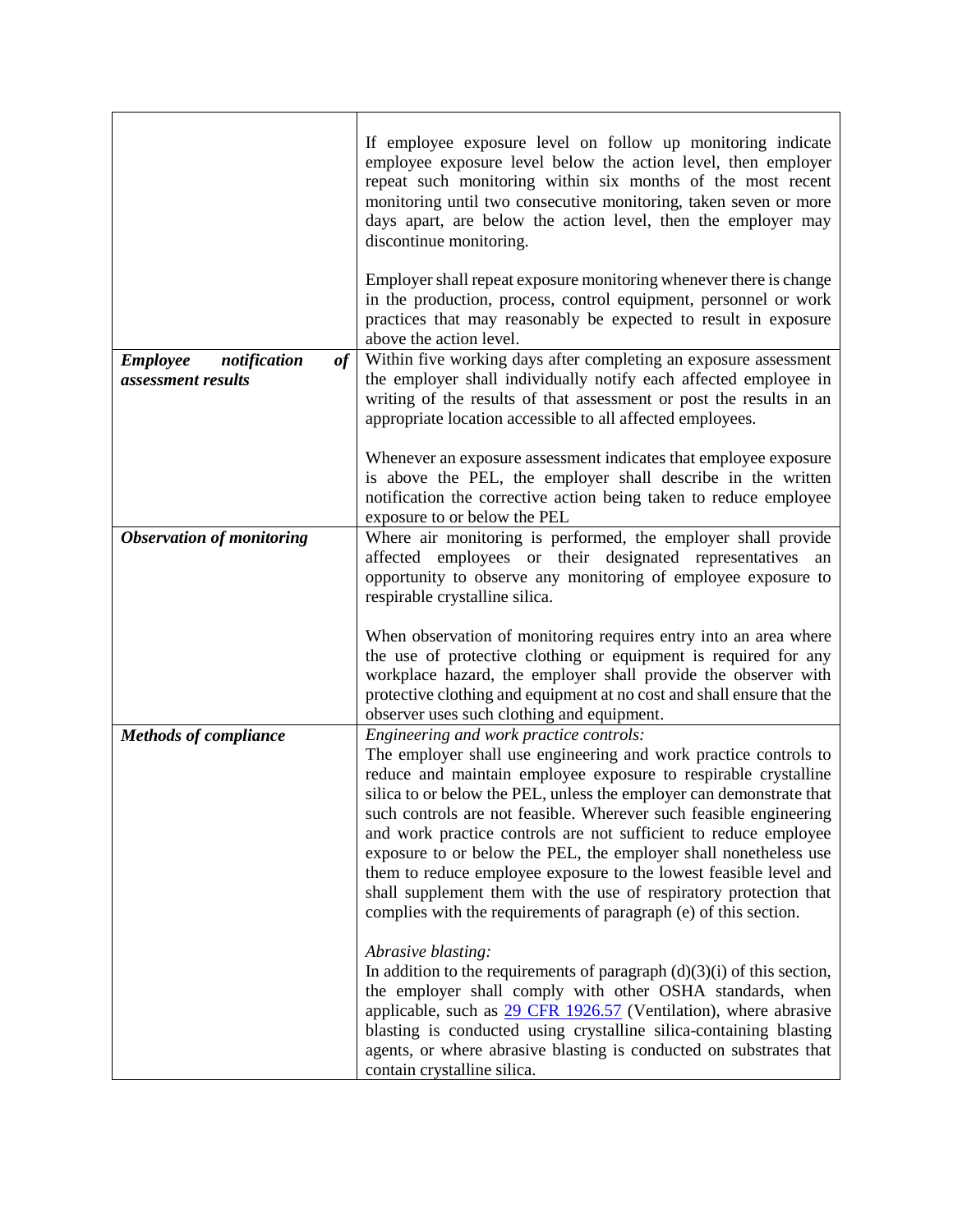| (e) Respiratory protection                         | Where respiratory protection is required by this standard, the                                                                                                                                                                                                                                                                                                                                                                                                                                               |  |  |  |
|----------------------------------------------------|--------------------------------------------------------------------------------------------------------------------------------------------------------------------------------------------------------------------------------------------------------------------------------------------------------------------------------------------------------------------------------------------------------------------------------------------------------------------------------------------------------------|--|--|--|
|                                                    | employer must provide each employee an appropriate respirator that                                                                                                                                                                                                                                                                                                                                                                                                                                           |  |  |  |
|                                                    | complies with the requirements of this paragraph and 29 CFR                                                                                                                                                                                                                                                                                                                                                                                                                                                  |  |  |  |
|                                                    | 1910.134. Respiratory protection is required:                                                                                                                                                                                                                                                                                                                                                                                                                                                                |  |  |  |
|                                                    | 1. Where specified by Table 1 of paragraph (c) of this section; or                                                                                                                                                                                                                                                                                                                                                                                                                                           |  |  |  |
|                                                    | 2. For tasks not listed in Table 1, or where the employer does not<br>fully and properly implement the engineering controls, work<br>practices, and respiratory protection described in Table 1:                                                                                                                                                                                                                                                                                                             |  |  |  |
|                                                    | 3. Where exposures exceed the PEL during periods necessary to<br>install or implement feasible engineering and work practice controls;                                                                                                                                                                                                                                                                                                                                                                       |  |  |  |
|                                                    | 5. Where exposures exceed the PEL during tasks, such as<br>certain maintenance and repair tasks, for which engineering<br>and work practice controls are not feasible; and                                                                                                                                                                                                                                                                                                                                   |  |  |  |
|                                                    | 6. During tasks for which an employer has implemented all<br>feasible engineering and work practice controls and such<br>controls are not sufficient to reduce exposures to or below the<br>PEL.                                                                                                                                                                                                                                                                                                             |  |  |  |
| <b>Respiratory protection program</b>              | Where respirator use is required by this section, the employer shall<br>institute a respiratory protection program in accordance with 29 CFR<br>1910.134                                                                                                                                                                                                                                                                                                                                                     |  |  |  |
| <b>Specified</b><br>control<br>exposure<br>methods | For the tasks listed in Table 1 in paragraph (c) of this section, if the<br>employer fully and properly implements the engineering controls,<br>work practices, and respiratory protection described in Table 1, the<br>employer shall be considered to be in compliance with the<br>respiratory protection of this section and the requirements for<br>selection of respirators in $\frac{29 \text{ CFR } 1910.134}{(d)(1)(iii)}$ and $(d)(3)$ with<br>regard to exposure to respirable crystalline silica. |  |  |  |
| (f) Housekeeping                                   | The employer shall not allow dry sweeping or dry brushing where<br>such activity could contribute to employee exposure to respirable<br>crystalline silica unless wet sweeping, HEPA-filtered vacuuming or<br>other methods that minimize the likelihood of exposure are not<br>feasible.                                                                                                                                                                                                                    |  |  |  |
|                                                    | The employer shall not allow compressed air to be used to clean<br>clothing or surfaces where such activity could contribute to<br>employee exposure to respirable crystalline silica unless:                                                                                                                                                                                                                                                                                                                |  |  |  |
|                                                    | (i)<br>The compressed air is used in conjunction with a<br>ventilation system that effectively captures the dust<br>cloud created by the compressed air; or                                                                                                                                                                                                                                                                                                                                                  |  |  |  |
|                                                    | No alternative method is feasible.<br>(ii)                                                                                                                                                                                                                                                                                                                                                                                                                                                                   |  |  |  |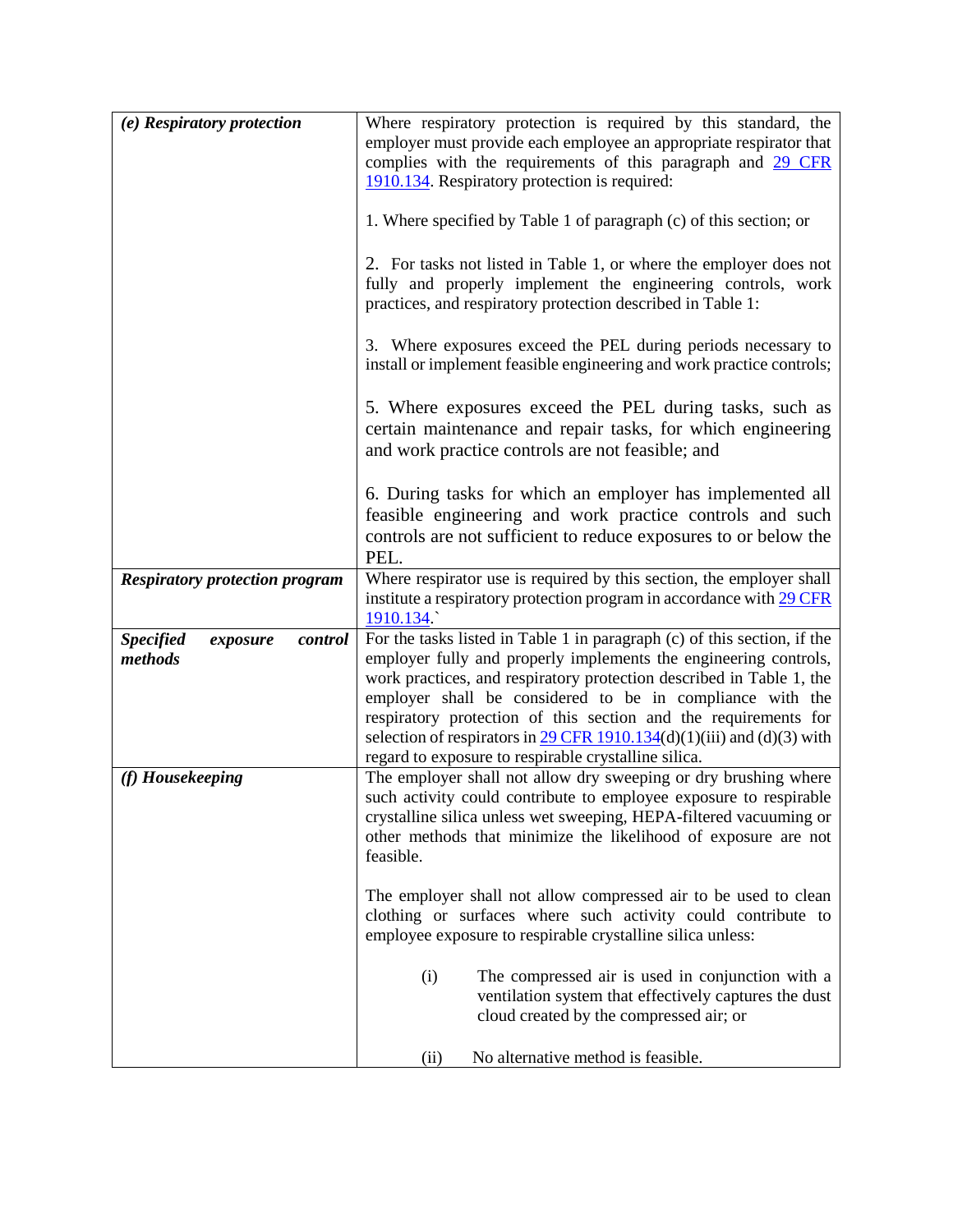| (g) Written exposure control<br>plan | 1. The employer shall establish and implement a written exposure<br>control plan that contains at least the following elements:                                                                                                                                                                                         |
|--------------------------------------|-------------------------------------------------------------------------------------------------------------------------------------------------------------------------------------------------------------------------------------------------------------------------------------------------------------------------|
|                                      | (i) A description of the tasks in the workplace that involve exposure<br>to respirable crystalline silica;                                                                                                                                                                                                              |
|                                      | (ii) A description of the engineering controls, work practices, and<br>respiratory protection used to limit employee exposure to respirable<br>crystalline silica for each task;                                                                                                                                        |
|                                      | (iii) A description of the housekeeping measures used to limit<br>employee exposure to respirable crystalline silica; and                                                                                                                                                                                               |
|                                      | (iv) A description of the procedures used to restrict access to work<br>areas, when necessary, to minimize the number of employees<br>exposed to respirable crystalline silica and their level of exposure,<br>including exposures generated by other employers or sole<br>proprietors.                                 |
|                                      | 2. The employer shall review and evaluate the effectiveness of the<br>written exposure control plan at least annually and update it as<br>necessary.                                                                                                                                                                    |
|                                      | 3. The employer shall make the written exposure control plan readily<br>available for examination and copying, upon request, to each<br>employee covered by this section, their designated representatives,<br>the Assistant Secretary and the Director.                                                                |
|                                      | 4. The employer shall designate a competent person to make frequent<br>and regular inspections of job sites, materials, and equipment to<br>implement the written exposure control plan.                                                                                                                                |
| $(g)$ Medical surveillance           | The employer shall make medical surveillance available at no cost<br>to the employee, and at a reasonable time and place, for each<br>employee exposed above the PEL or who will be required under this<br>section to use a respirator for 30 or more days per year.                                                    |
|                                      | The employer shall ensure that all medical examinations and<br>procedures required by this section are performed by a PLHCP as<br>defined in paragraph (b) of this section.                                                                                                                                             |
|                                      | Initial examination: The employer shall make available an<br>initial (baseline) medical examination within 30 days after<br>initial assignment, unless the employee has received a medical<br>examination that meets the requirements of this section within<br>the last three years. The examination shall consist of: |
|                                      | (i)<br>A medical and work history, with emphasis on:<br>Past, present, and anticipated exposure to respirable<br>crystalline silica, dust, and other agents affecting                                                                                                                                                   |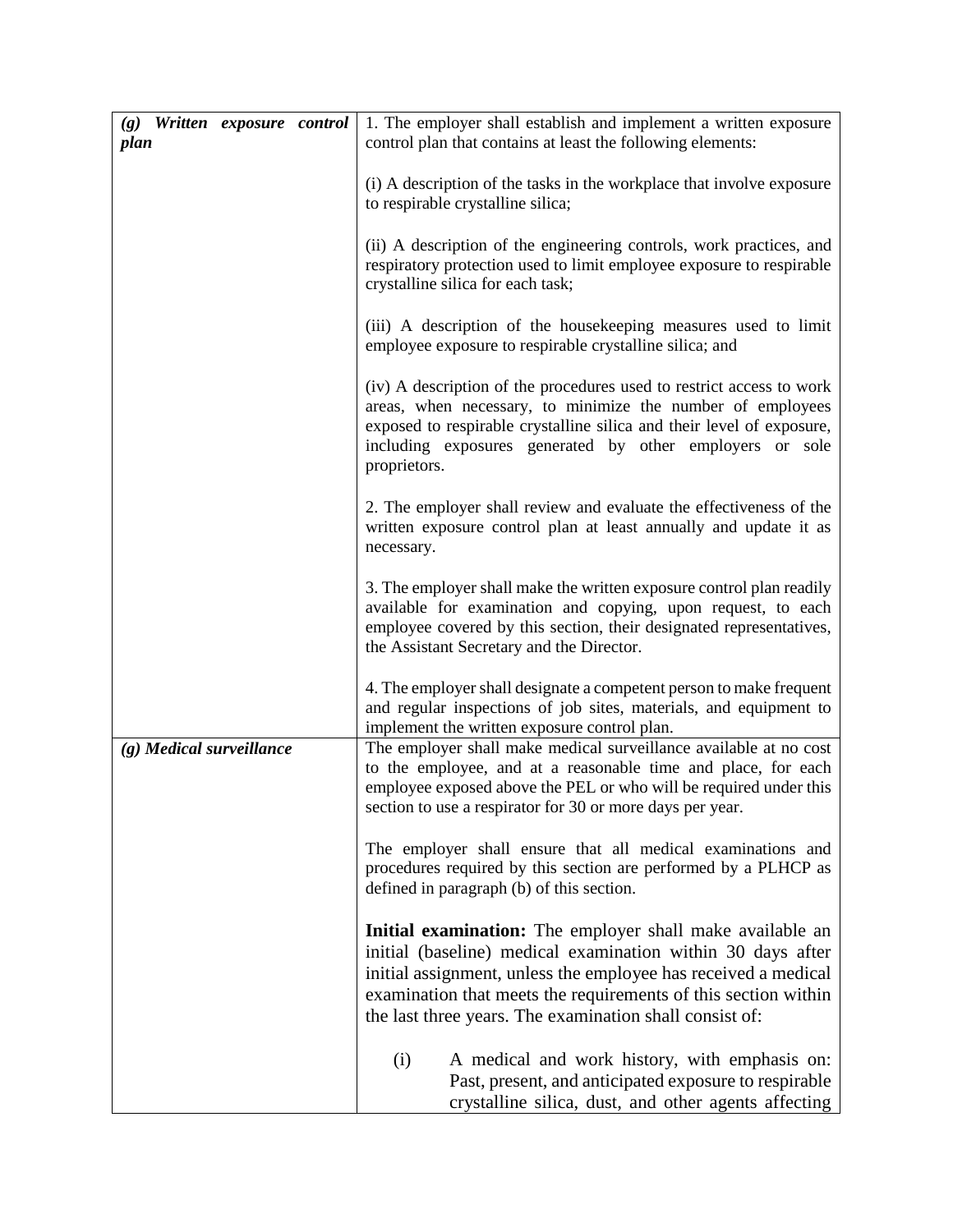|                                                            | the respiratory system; any history of respiratory                                                                                                                                                                                                                                                                                                                                                                                                                                                                                                                                                                                   |  |  |
|------------------------------------------------------------|--------------------------------------------------------------------------------------------------------------------------------------------------------------------------------------------------------------------------------------------------------------------------------------------------------------------------------------------------------------------------------------------------------------------------------------------------------------------------------------------------------------------------------------------------------------------------------------------------------------------------------------|--|--|
|                                                            | system dysfunction, including signs and symptoms<br>of respiratory disease (e.g., shortness of breath,<br>cough, wheezing); history of tuberculosis; and<br>smoking status and history;<br>A physical examination with special emphasis on<br>(ii)<br>the respiratory system;<br>chest<br>X-ray (a<br>single<br>posteroanterior<br>(iii)<br>A<br>radiographic projection or radiograph of the chest<br>at full inspiration recorded on either film (no less<br>than $14 \times 17$ inches and no more than $16 \times 17$<br>inches) or digital radiography systems), interpreted<br>and classified according by a NIOSH-certified B |  |  |
|                                                            | Reader;<br>A pulmonary function test to include forced vital<br>(iv)<br>capacity (FVC) and forced expiratory volume in<br>one second (FEV $_1$ ) and FEV $_1$ /FVC ratio,<br>administered by a spirometry technician with a<br>certificate<br>from a NIOSH-approved<br>current<br>spirometry course;<br>Testing for latent tuberculosis infection; and<br>(v)<br>Any other tests deemed appropriate by the PLHCP.<br>(vi)                                                                                                                                                                                                            |  |  |
|                                                            |                                                                                                                                                                                                                                                                                                                                                                                                                                                                                                                                                                                                                                      |  |  |
|                                                            | Periodic examinations: The employer shall make available<br>medical examinations that include the procedures described<br>above, except testing for latent tuberculosis, at least every three<br>years, or more frequently if recommended by the PLHCP.<br>Information provided to the PLHCP: The employer shall<br>ensure that the examining PLHCP has a copy of this standard,<br>and shall provide the PLHCP with the information regarding<br>employee's potential exposure and previous medical records.                                                                                                                        |  |  |
|                                                            |                                                                                                                                                                                                                                                                                                                                                                                                                                                                                                                                                                                                                                      |  |  |
| PLHCP's written medical report<br>for the employee         | The employer shall ensure that the PLHCP explains to the<br>employee the results of the medical examination and provides<br>each employee with a written medical report within 30 days of<br>each medical examination performed. The written report shall<br>contain the results of the examination, any condition that would<br>restrict the employee from exposure to Crystaline Silica or<br>respiratory protection and any referral to a specialist.                                                                                                                                                                             |  |  |
| <b>PLHCP's written medical opinion</b><br>for the employer | The employer shall obtain a written medical opinion from the<br>PLHCP within 30 days of the medical examination.                                                                                                                                                                                                                                                                                                                                                                                                                                                                                                                     |  |  |
|                                                            |                                                                                                                                                                                                                                                                                                                                                                                                                                                                                                                                                                                                                                      |  |  |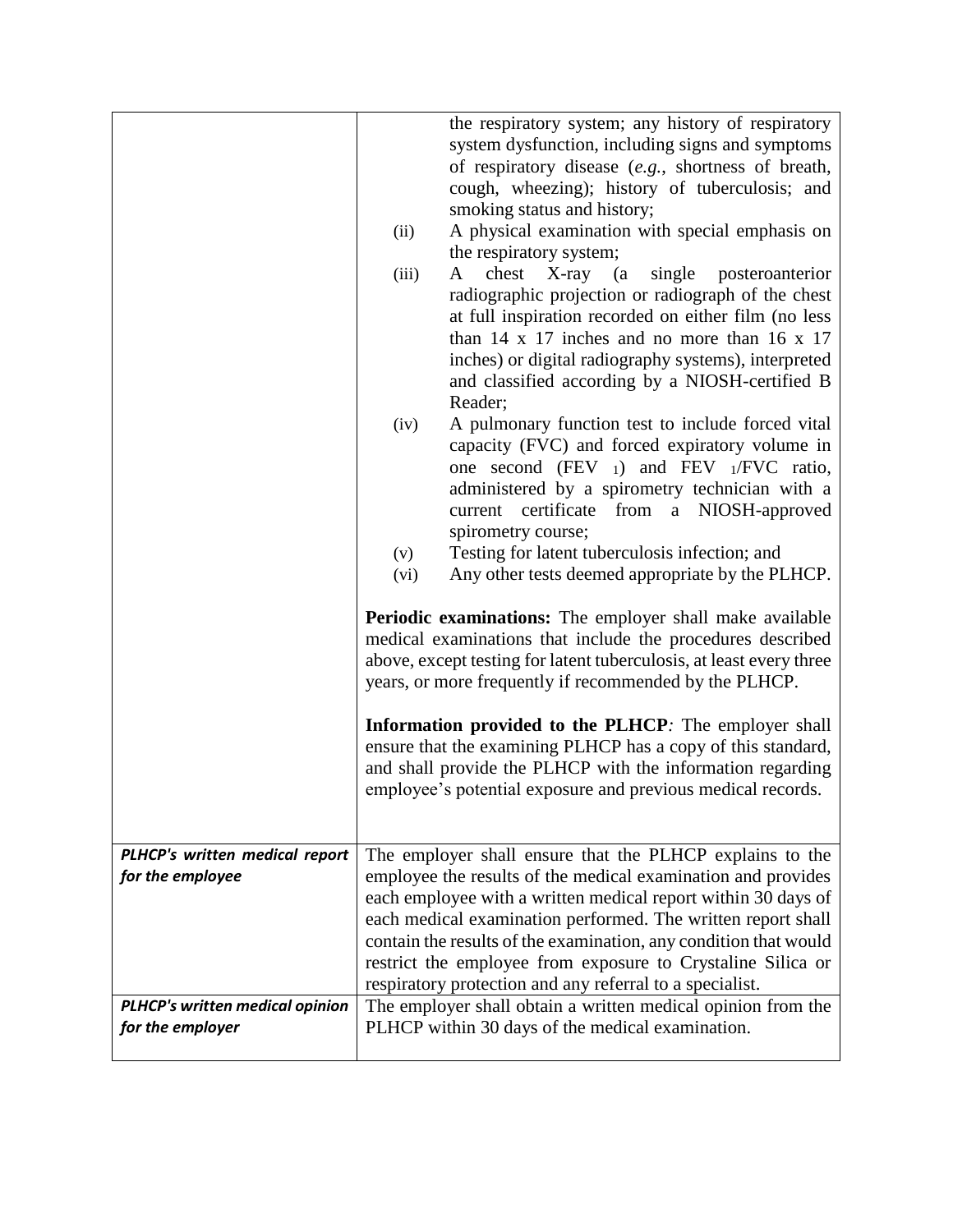|                                  | The employer shall ensure that each employee receives a copy<br>of the written medical opinion within 30 days of each medical |  |  |  |
|----------------------------------|-------------------------------------------------------------------------------------------------------------------------------|--|--|--|
|                                  | examination performed.                                                                                                        |  |  |  |
|                                  |                                                                                                                               |  |  |  |
| <b>Additional examinations</b>   | If the PLHCP's written medical opinion indicates that an                                                                      |  |  |  |
|                                  | employee should be examined by a specialist, the employer                                                                     |  |  |  |
|                                  | shall make available a medical examination by a specialist                                                                    |  |  |  |
|                                  | within 30 days after receiving the PLHCP's written opinion.                                                                   |  |  |  |
|                                  | The employer shall ensure that the examining specialist is                                                                    |  |  |  |
|                                  | provided with all of the information that the employer is                                                                     |  |  |  |
|                                  | obligated to provide to the PLHCP listed above.                                                                               |  |  |  |
|                                  |                                                                                                                               |  |  |  |
|                                  | The employer shall ensure that the specialist explains to the                                                                 |  |  |  |
|                                  | employee the results of the medical examination and provides                                                                  |  |  |  |
|                                  | each employee with a written medical report within 30 days of                                                                 |  |  |  |
|                                  | the examination.                                                                                                              |  |  |  |
|                                  |                                                                                                                               |  |  |  |
|                                  | The employer shall obtain a written opinion from the specialist                                                               |  |  |  |
|                                  | within 30 days of the medical examination.                                                                                    |  |  |  |
| (i) Communication of respirable  | The employer shall include respirable crystalline silica in the                                                               |  |  |  |
| crystalline silica hazards<br>to | hazard communication program. The employer shall ensure                                                                       |  |  |  |
| employees                        | that each employee has access to labels on containers of                                                                      |  |  |  |
|                                  | crystalline silica and safety data sheets, and is trained in                                                                  |  |  |  |
|                                  | accordance with the provisions of HCS and paragraph $(i)(2)$ of                                                               |  |  |  |
|                                  | this section. The employer shall ensure that at least the                                                                     |  |  |  |
|                                  | following hazards are addressed: Cancer, lung effects, immune                                                                 |  |  |  |
|                                  | system effects, and kidney effects.                                                                                           |  |  |  |
| (j) Recordkeeping                | Air monitoring data-30 years                                                                                                  |  |  |  |
|                                  | Objective Data- 30 years                                                                                                      |  |  |  |
|                                  | Medical Records- 30 years plus duration of employment.                                                                        |  |  |  |

*This synopsis was prepared by James F. Rizk, CIH. This only represent a summary of the standard. To access the final rule on the Federal Register click here:*

**[https://www.federalregister.gov/articles/2016/03/25/2016-04800/occupational](https://www.federalregister.gov/articles/2016/03/25/2016-04800/occupational-exposure-to-respirable-crystalline-silica)[exposure-to-respirable-crystalline-silica](https://www.federalregister.gov/articles/2016/03/25/2016-04800/occupational-exposure-to-respirable-crystalline-silica)**

If you need additional information, please contact OHC at 813.626.8156

**See below table I**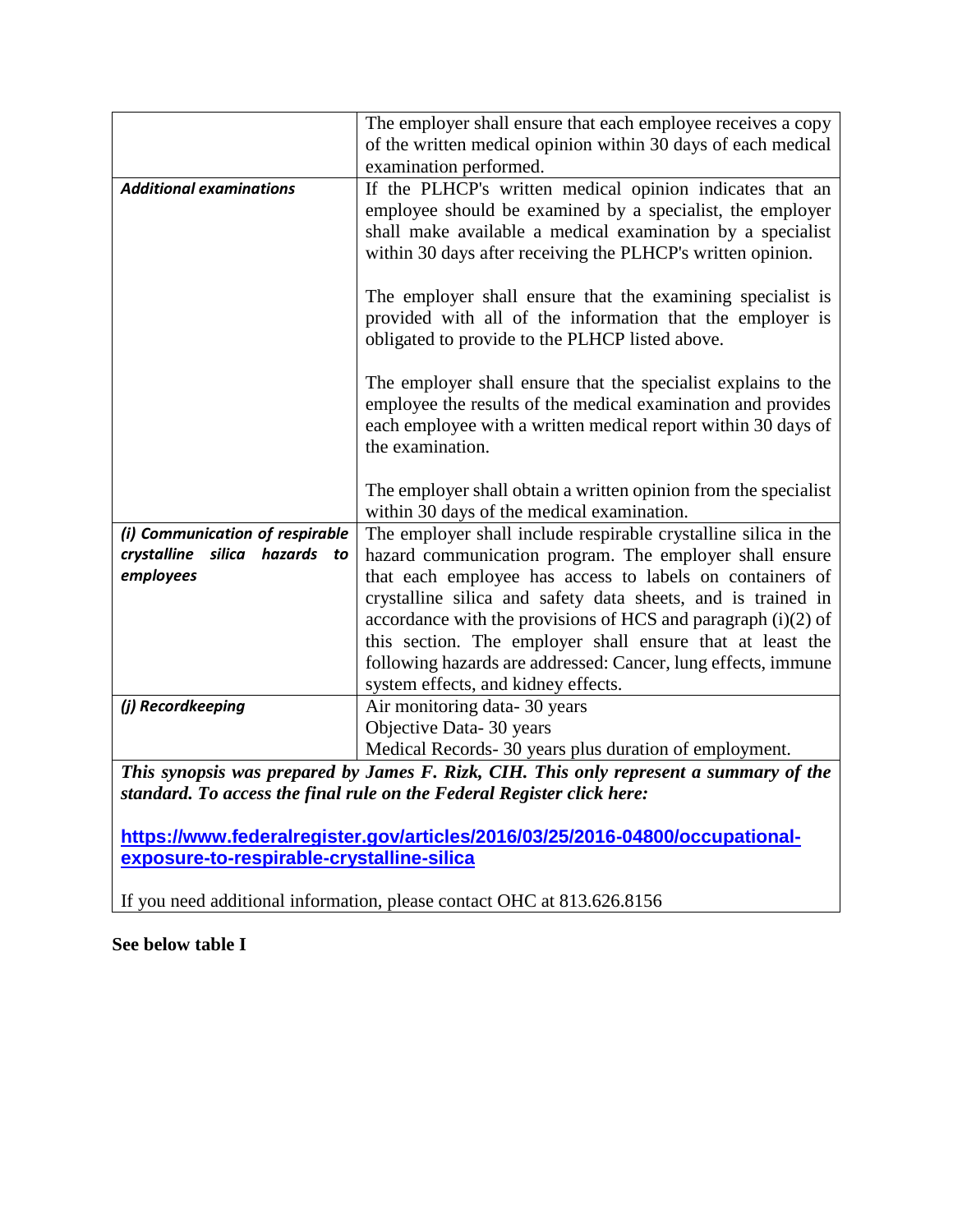## TABLE 1—SPECIFIED EXPOSURE CONTROL METHODS WHEN WORKING WITH MATERIALS CONTAINING CRYSTALLINE SILICA

| Equipment/task | Engineering and work practice control methods | Required respiratory protection<br>and minimum assigned<br>protection factor (APF) |                |
|----------------|-----------------------------------------------|------------------------------------------------------------------------------------|----------------|
|                |                                               | ≤4 hours/shift                                                                     | >4 hours/shift |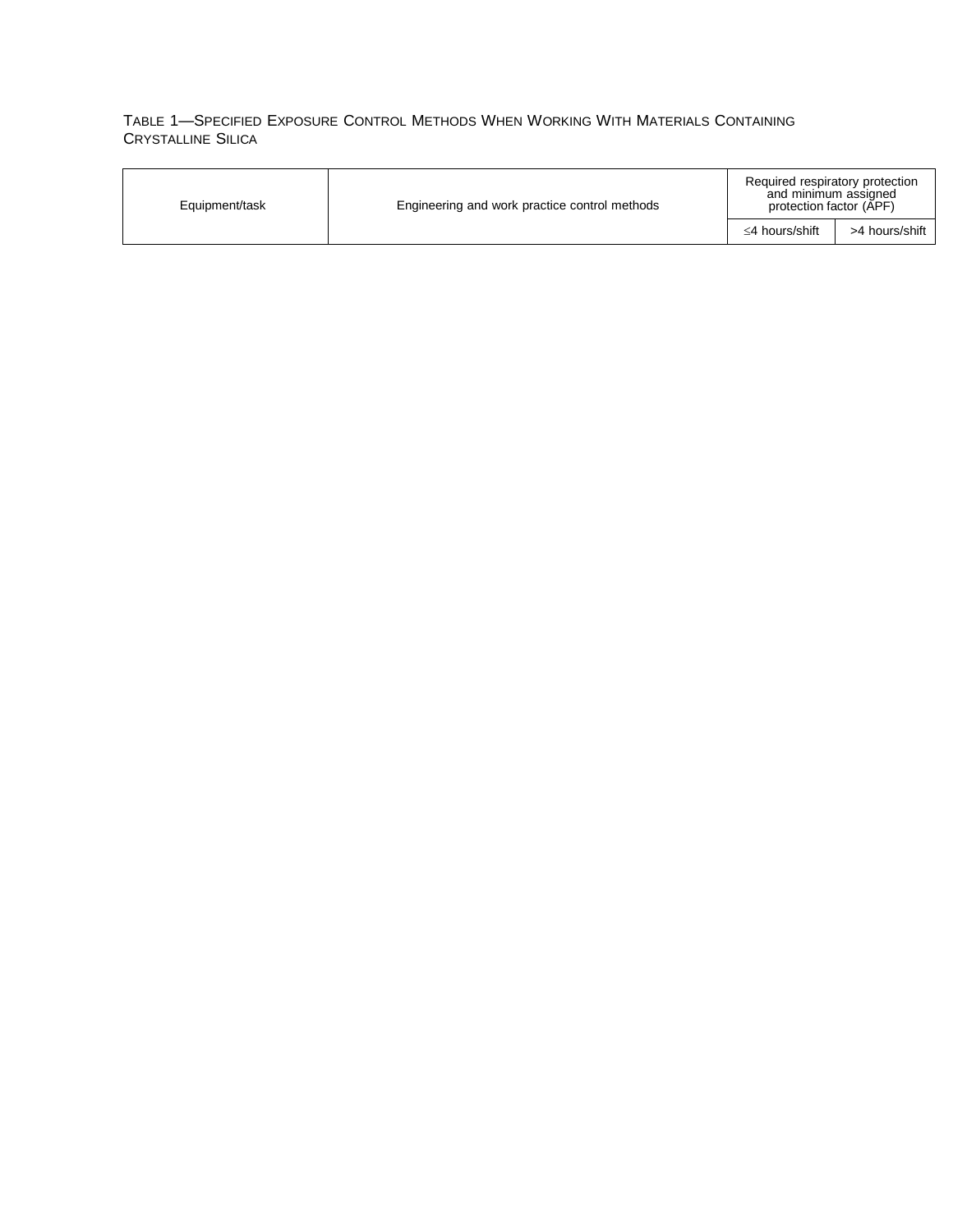| (i) Stationary masonry saws                                                                          | Use saw equipped with integrated water delivery system that con-<br>tinuously feeds water to the blade.<br>Operate and maintain tool in accordance with manufacturer's instruc-                                                                           | None              | None.              |
|------------------------------------------------------------------------------------------------------|-----------------------------------------------------------------------------------------------------------------------------------------------------------------------------------------------------------------------------------------------------------|-------------------|--------------------|
| (ii) Handheld power saws (any<br>blade diameter).                                                    | tions to minimize dust emissions.<br>Use saw equipped with integrated water delivery system that con-<br>tinuously feeds water to the blade.<br>Operate and maintain tool in accordance with manufacturer's instruc-<br>tions to minimize dust emissions: |                   |                    |
|                                                                                                      |                                                                                                                                                                                                                                                           | None<br>APF 10    | APF 10.<br>APF 10. |
| (iii) Handheld power saws for cut-<br>ting fiber-cement board (with<br>blade diameter of 8 inches or | For tasks performed outdoors only:<br>Use saw equipped with commercially available dust collection sys-<br>tem.                                                                                                                                           | None.             | None.              |
| less).                                                                                               | Operate and maintain tool in accordance with manufacturer's instruc-<br>tions to minimize dust emissions.<br>Dust collector must provide the air flow recommended by the tool                                                                             |                   |                    |
|                                                                                                      | manufacturer, or greater, and have a filter with 99% or greater effi-<br>ciency.                                                                                                                                                                          |                   |                    |
| $(iv)$ Walk-behind saws                                                                              | Use saw equipped with integrated water delivery system that con-<br>tinuously feeds water to the blade.<br>Operate and maintain tool in accordance with manufacturer's instruc-                                                                           |                   |                    |
|                                                                                                      | tions to minimize dust emissions:                                                                                                                                                                                                                         | None              | None.              |
|                                                                                                      | For tasks performed outdoors only:                                                                                                                                                                                                                        | APF 10            | APF10.             |
|                                                                                                      | Use saw equipped with integrated water delivery system that con-<br>tinuously feeds water to the blade.<br>Operate and maintain tool in accordance with manufacturer's instruc-                                                                           | None              | None.              |
| (vi) Rig-mounted core saws or<br>drills.                                                             | tions to minimize dust emissions.<br>Use tool equipped with integrated water delivery system that sup-<br>plies water to cutting surface.                                                                                                                 | None              | None.              |
|                                                                                                      | Operate and maintain tool in accordance with manufacturer's instruc-<br>tions to minimize dust emissions.                                                                                                                                                 |                   |                    |
| (vii) Handheld and stand-mounted<br>drills (including impact and rotary<br>hammer drills).           | Use drill equipped with commercially available shroud or cowling with<br>dust collection system.                                                                                                                                                          | None              | None.              |
|                                                                                                      | Operate and maintain tool in accordance with manufacturer's instruc-<br>tions to minimize dust emissions.                                                                                                                                                 |                   |                    |
|                                                                                                      | Dust collector must provide the air flow recommended by the tool<br>manufacturer, or greater, and have a filter with 99% or greater effi-<br>ciency and a filter-cleaning mechanism.                                                                      |                   |                    |
| (viii) Dowel drilling rigs for concrete                                                              | Use a HEPA-filtered vacuum when cleaning holes.<br>For tasks performed outdoors only:<br>Use shroud around drill bit with a dust collection system. Dust col-                                                                                             | APF 10    APF 10. |                    |
|                                                                                                      | lector must have a filter with 99% or greater efficiency and a filter-<br>cleaning mechanism.                                                                                                                                                             |                   |                    |
| $(x)$ Vehicle-mounted drilling rigs for<br>rock and concrete.                                        | Use a HEPA-filtered vacuum when cleaning holes.<br>Use dust collection system with close capture hood or shroud around   None    None.<br>drill bit with a low-flow water spray to wet the dust at the discharge<br>point from the dust collector.<br>0R  |                   |                    |
|                                                                                                      | Operate from within an enclosed cab and use water for dust sup-<br>pression on drill bit.                                                                                                                                                                 | None              | None.              |
| Jackhammers and handheld<br>(x)<br>powered chipping tools.                                           | Use tool with water delivery system that supplies a continuous stream<br>or spray of water at the point of impact:                                                                                                                                        | None              | APF 10.            |
|                                                                                                      |                                                                                                                                                                                                                                                           | APF 10            | APF 10.            |
|                                                                                                      | 0R<br>Use tool equipped with commercially available shroud and dust col-<br>lection system.                                                                                                                                                               |                   |                    |
|                                                                                                      | Operate and maintain tool in accordance with manufacturer's instruc-<br>tions to minimize dust emissions.                                                                                                                                                 |                   |                    |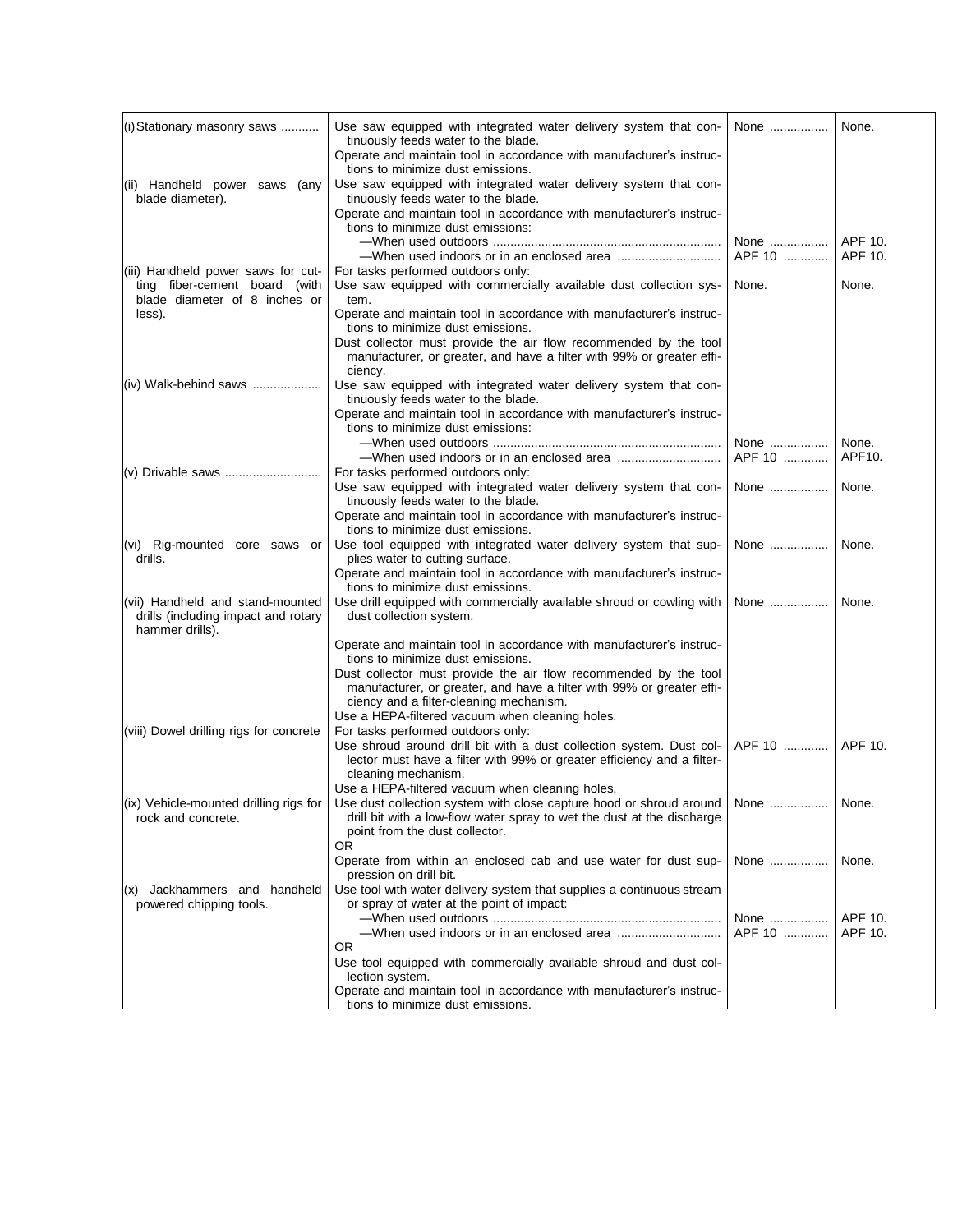|                                                                       | Dust collector must provide the air flow recommended by the tool<br>manufacturer, or greater, and have a filter with 99% or greater effi-<br>ciency and a filter-cleaning mechanism:                                                                                      | APF 10    APF 10. |                 |
|-----------------------------------------------------------------------|---------------------------------------------------------------------------------------------------------------------------------------------------------------------------------------------------------------------------------------------------------------------------|-------------------|-----------------|
| (xi) Handheld grinders for<br>mortar removal (i.e.,<br>tuckpointing). | Use grinder equipped with commercially available shroud and dust<br>collection system.<br>Operate and maintain tool in accordance with manufacturer's instruc-                                                                                                            | APF 10    APF 25. |                 |
|                                                                       | tions to minimize dust emissions.<br>Dust collector must provide 25 cubic feet per minute (cfm) or greater<br>of airflow per inch of wheel diameter and have a filter with 99% or<br>greater efficiency and a cyclonic pre-separator or filter-cleaning<br>mechanism.     |                   |                 |
| (xii) Handheld grinders for<br>uses other than mortar removal.        | For tasks performed outdoors only:<br>Use grinder equipped with integrated water delivery system that con-<br>tinuously feeds water to the grinding surface.<br>Operate and maintain tool in accordance with manufacturer's instruc-<br>tions to minimize dust emissions. | None              | None.           |
|                                                                       | OR.<br>Use grinder equipped with commercially available shroud and dust<br>collection system.<br>Operate and maintain tool in accordance with manufacturer's instruc-<br>tions to minimize dust emissions.                                                                |                   |                 |
|                                                                       | Dust collector must provide 25 cubic feet per minute (cfm) or greater<br>of airflow per inch of wheel diameter and have a filter with 99% or<br>greater efficiency and a cyclonic pre-separator or filter-cleaning<br>mechanism:                                          |                   |                 |
|                                                                       |                                                                                                                                                                                                                                                                           | None              | None.<br>APF10. |
|                                                                       | Use machine equipped with integrated water delivery system that                                                                                                                                                                                                           | None<br>None      | None.           |
| (xiii) Walk-behind milling<br>machines and floor grinders.            | continuously feeds water to the cutting surface.<br>Operate and maintain tool in accordance with manufacturer's instruc-<br>tions to minimize dust emissions.<br>OR.                                                                                                      |                   |                 |
|                                                                       | Use machine equipped with dust collection system recommended by<br>the manufacturer.<br>Operate and maintain tool in accordance with manufacturer's instruc-                                                                                                              | None              | None.           |
|                                                                       | tions to minimize dust emissions.<br>Dust collector must provide the air flow recommended by the manu-<br>facturer, or greater, and have a filter with 99% or greater efficiency<br>and a filter-cleaning mechanism.                                                      |                   |                 |
|                                                                       | When used indoors or in an enclosed area, use a HEPA-filtered vac-<br>uum to remove loose dust in between passes.                                                                                                                                                         |                   |                 |
| (xiv) Small drivable milling<br>ma-chines (less than half-lane).      | Use a machine equipped with supplemental water sprays designed<br>to suppress dust. Water must be combined with a surfactant.<br>Operate and maintain machine to minimize dust emissions.                                                                                 | None              | None            |
| (xv) Large drivable milling<br>ma-chines (half-lane and larger).      | For cuts of any depth on asphalt only:<br>Use machine equipped with exhaust ventilation on drum enclosure<br>and supplemental water sprays designed to suppress dust.                                                                                                     | None              | None            |
|                                                                       | Operate and maintain machine to minimize dust emissions.<br>For cuts of four inches in depth or less on any substrate:                                                                                                                                                    |                   |                 |
|                                                                       | Use machine equipped with exhaust ventilation on drum enclosure<br>and supplemental water sprays designed to suppress dust.<br>Operate and maintain machine to minimize dust emissions.<br>OR.                                                                            | None              | None.           |
|                                                                       | Use a machine equipped with supplemental water spray designed to<br>suppress dust. Water must be combined with a surfactant.<br>Operate and maintain machine to minimize dust emissions.                                                                                  | None              | None            |
| (xvi) Crushing machines                                               | Use equipment designed to deliver water spray or mist for dust sup-<br>pression at crusher and other points where dust is generated (e.g.,<br>hoppers, conveyers, sieves/sizing or vibrating components, and<br>discharge points).                                        | None              | None            |
|                                                                       | Operate and maintain machine in accordance with manufacturer's in-<br>structions to minimize dust emissions.<br>Use a ventilated booth that provides fresh, climate-controlled air to                                                                                     |                   |                 |
|                                                                       | the operator, or a remote control station.                                                                                                                                                                                                                                |                   |                 |